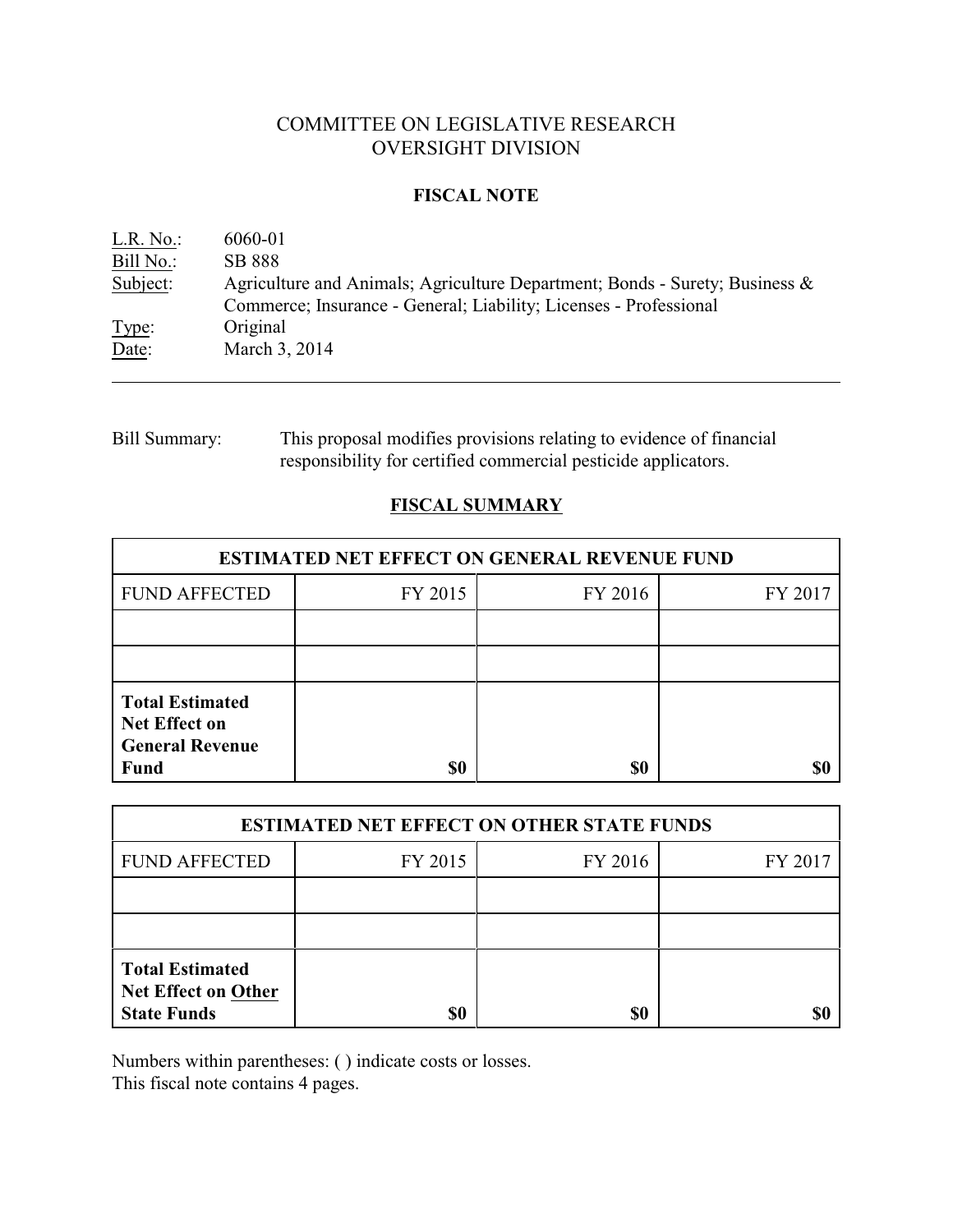L.R. No. 6060-01 Bill No. SB 888 Page 2 of 4 March 3, 2014

| <b>ESTIMATED NET EFFECT ON FEDERAL FUNDS</b>                        |         |         |         |  |
|---------------------------------------------------------------------|---------|---------|---------|--|
| <b>FUND AFFECTED</b>                                                | FY 2015 | FY 2016 | FY 2017 |  |
|                                                                     |         |         |         |  |
|                                                                     |         |         |         |  |
| <b>Total Estimated</b><br>Net Effect on All<br><b>Federal Funds</b> | \$0     | \$0     |         |  |

| <b>ESTIMATED NET EFFECT ON FULL TIME EQUIVALENT (FTE)</b>    |         |         |         |  |
|--------------------------------------------------------------|---------|---------|---------|--|
| <b>FUND AFFECTED</b>                                         | FY 2015 | FY 2016 | FY 2017 |  |
|                                                              |         |         |         |  |
|                                                              |         |         |         |  |
| <b>Total Estimated</b><br><b>Net Effect on</b><br><b>FTE</b> |         |         |         |  |

 $\Box$  Estimated Total Net Effect on All funds expected to exceed \$100,000 savings or (cost).

 $\Box$  Estimated Net Effect on General Revenue Fund expected to exceed \$100,000 (cost).

| <b>ESTIMATED NET EFFECT ON LOCAL FUNDS</b> |         |         |       |
|--------------------------------------------|---------|---------|-------|
| FUND AFFECTED                              | FY 2015 | FY 2016 | FV 20 |
| <b>Local Government</b>                    | \$0     | \$0     |       |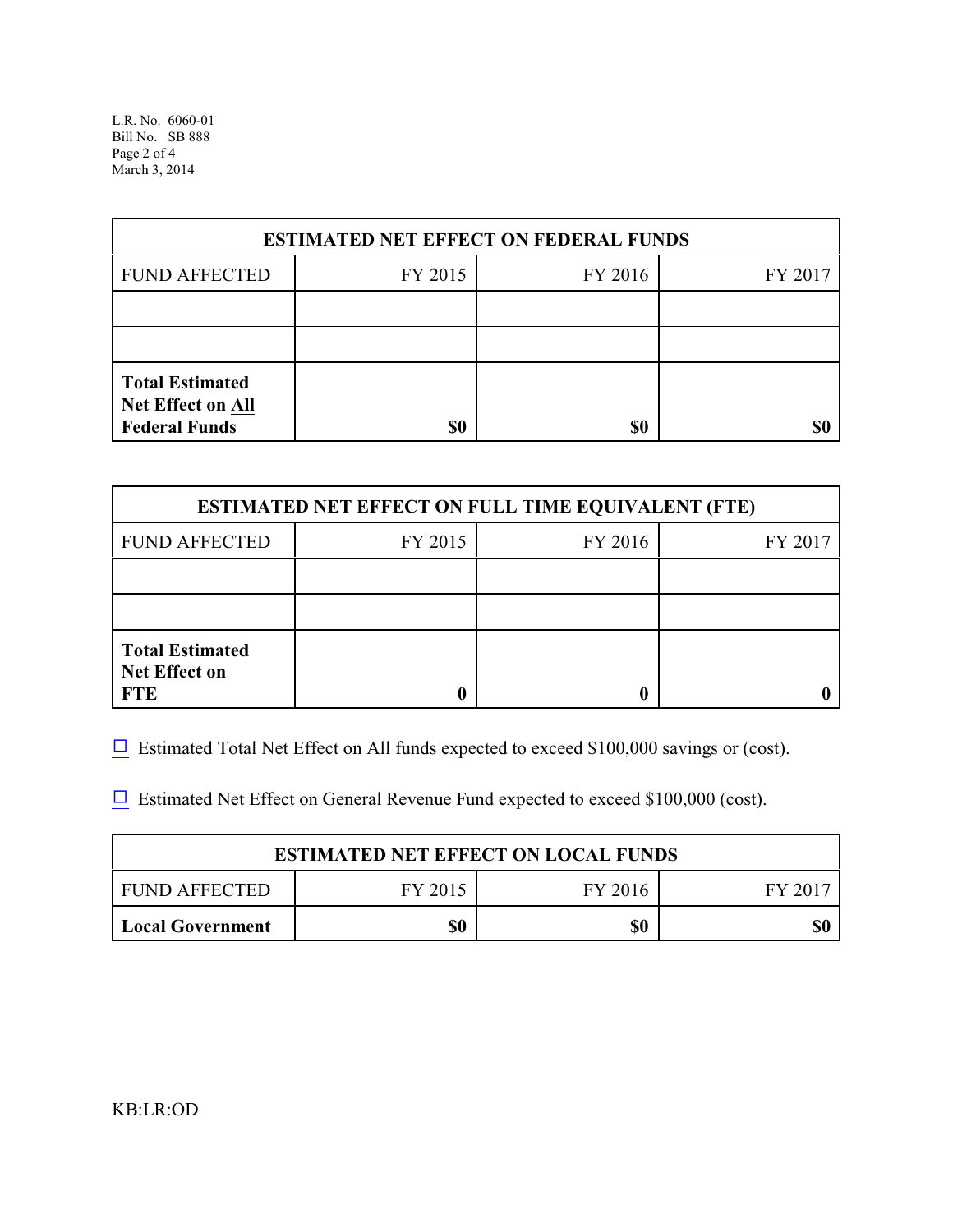L.R. No. 6060-01 Bill No. SB 888 Page 3 of 4 March 3, 2014

### **FISCAL ANALYSIS**

### ASSUMPTION

#### § 281.065 - Commercial Pesticide Applicators:

Officials from the **Department of Agriculture**, the **Department of Natural Resources**, and the **Department of Insurance, Financial Institutions and Professional Registration** each assume the proposal would not fiscally impact their respective agencies.

**Oversight** assumes this proposal will have no direct fiscal impact on state or local government funds.

| <b>FISCAL IMPACT - State Government</b> | FY 2015<br>$(10 \text{ Mo.})$ | FY 2016    | FY 2017                       |
|-----------------------------------------|-------------------------------|------------|-------------------------------|
|                                         | <u>\$0</u>                    | <u>\$0</u> | $\underline{\underline{\$0}}$ |
| FISCAL IMPACT - Local Government        | FY 2015<br>$(10 \text{ Mo.})$ | FY 2016    | FY 2017                       |
|                                         | <u>\$0</u>                    | <u>\$0</u> | <u>\$0</u>                    |

### FISCAL IMPACT - Small Business

Direct fiscal impact to small business pesticide applicators could be expected as a result of this proposal.

### FISCAL DESCRIPTION

The proposed legislation appears to have no direct fiscal impact.

This legislation is not federally mandated, would not duplicate any other program and would not require additional capital improvements or rental space.

KB:LR:OD